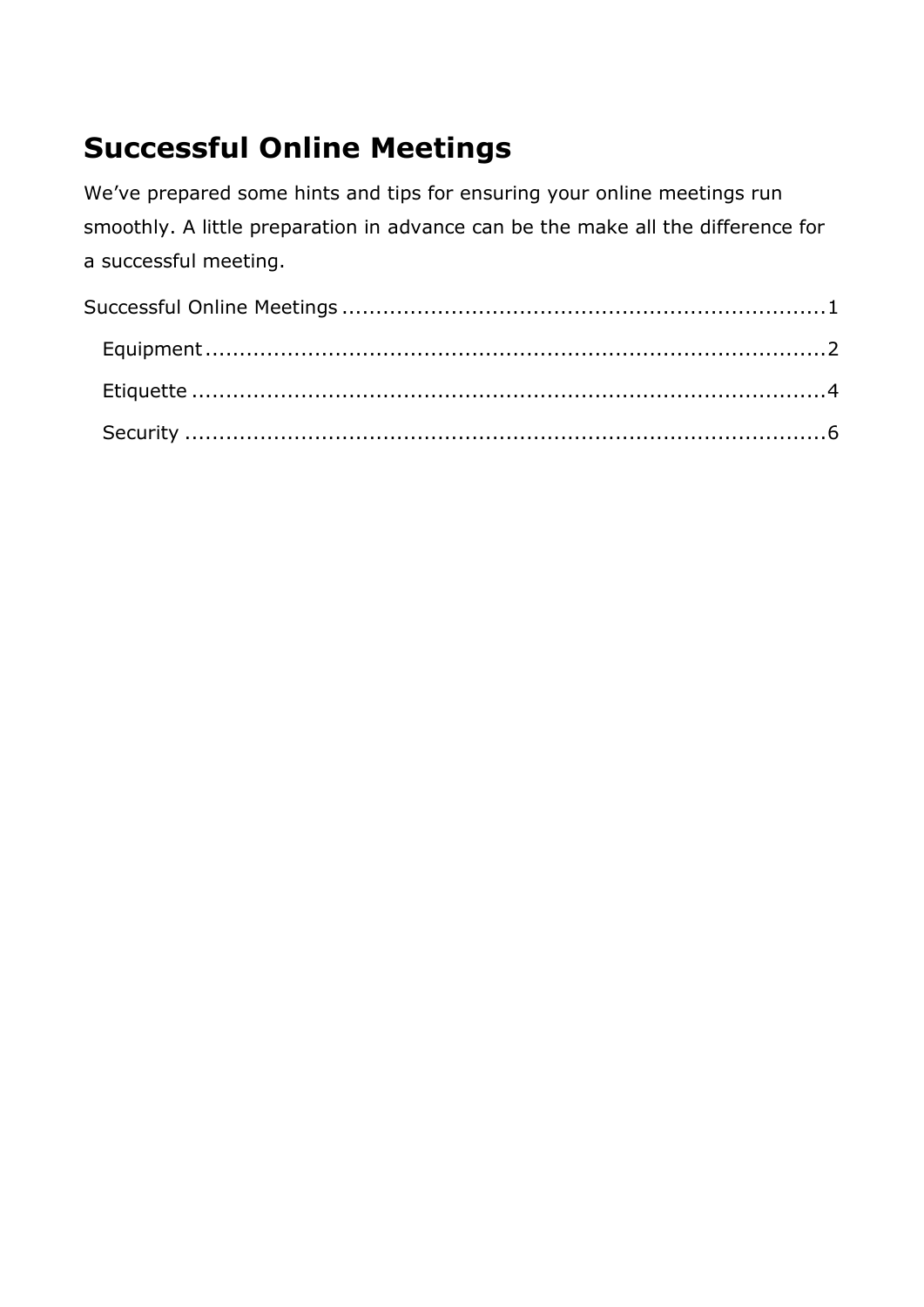# <span id="page-1-0"></span>**Equipment**

#### 1. **Test your equipment**.

If this is your first online meeting, make sure that your equipment is working in good time before the meeting. You can use a [test call](https://www.aber.ac.uk/en/media/departmental/web/Online-meetings-with-Teams.pdf#page=4) in Teams to check your video and sound. It's better to sort it out beforehand rather than realising it's not working during the meeting!

#### 2. **If possible, use a headset**.

If you use a microphone and speakers this can cause feedback and echoing which is unpleasant on the ears of everyone attending the meeting. If you have a headset (both headphones and microphone together) or can use headphones instead of your speakers this will avoid this issue.

#### 3. **Mute your microphone when joining the meeting**.

This is especially important in large meetings or if you are late joining. By muting your microphone, you won't disturb people as you join.

#### 4. **Keep your microphone muted until you need to speak**.

This avoids sounds from your location being heard by everyone in the meeting, e.g. slurping tea, typing on a noisy keyboard, someone mowing the lawn next door!

#### 5. **If using video, make sure you can be seen**.

If you are using video, it's worth checking whether you can be clearly seen. If you work with a window behind you, it's likely that you'll be hard to see and will just be a silhouette. You might want to close the curtains for the meeting or move to another location if that's possible. Also consider the angle your webcam is using – ideally your face should be in the centre, not peeking out at the bottom of the screen!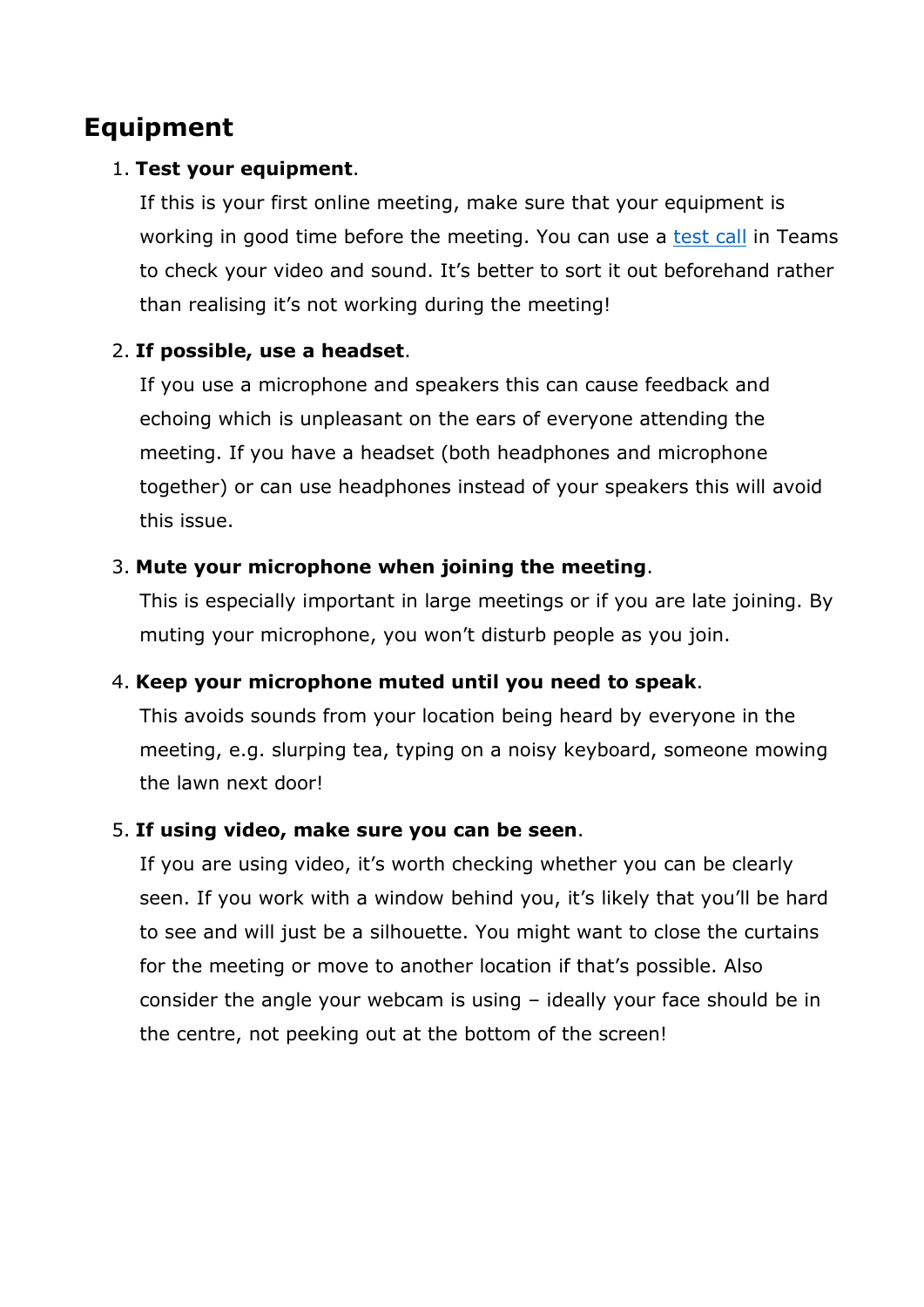#### 6. **Use background blur, or a background image**.

If there is a lot going on behind you, it can be distracting for other users. Consider using [background blur, or a background image](https://www.aber.ac.uk/en/media/departmental/web/Online-meetings-with-Teams.pdf#page=19) to remove distractions. This is also useful if you are in a personal location and don't want people in the meeting looking at your personal things or seeing how messy you are!

### 7. **Close documents and programs if you are going to share your screen**.

If you share your screen without closing programs first, you may unwittingly share confidential or personal information with other people in the meeting. Before the meeting begins make sure you only have things on your desktop that are ok to be seen by all. This might mean closing Outlook and your web browser.

#### 8. **Use the chat pane**.

If you need to share a link with people in the meeting, it's much easier to paste it into the chat pane than to try and read it out so people can type it in. The chat pane is also useful to ask questions that the presenter can read and answer when they've finished presenting.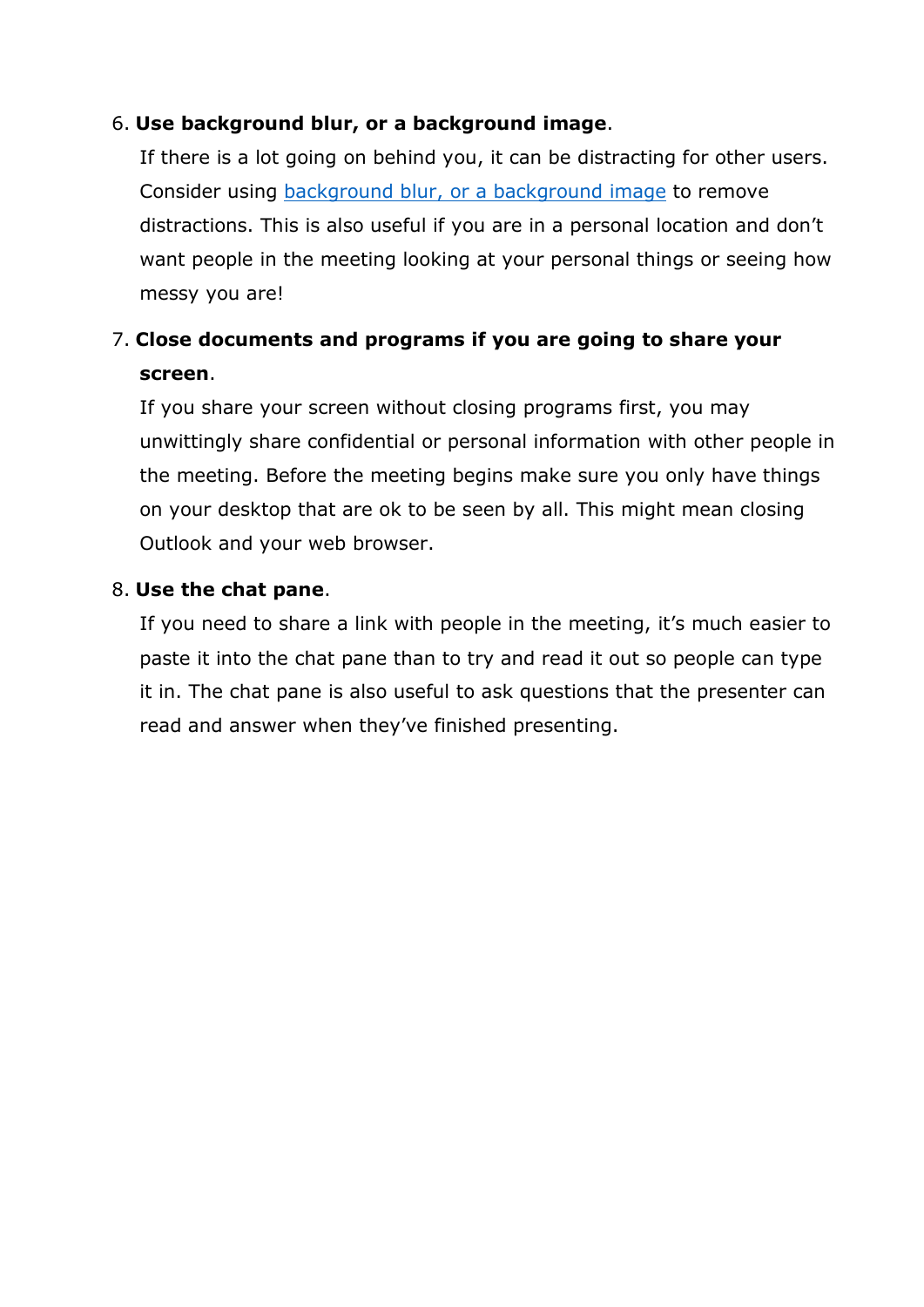# <span id="page-3-0"></span>**Etiquette**

#### 1. **Be prepared**.

If you are the presenter make sure that you have an agenda or at least a rough plan for the meeting. If there is anything people in the meeting need to have read before the meeting, make sure you've sent it to them in good time. If you are an attendee, make sure you have looked at the agenda and read any paperwork that you have been sent.

#### 2. **Be on time**.

If you're the presenter make sure you're online a few minutes before the start time. Try to finish the meeting on time as it's likely that some people in the meeting have other commitments after your meeting. If you're an attendee, try to avoid rushing in disturbing the meeting after it has already started.

#### 3. **Set some ground rules**.

Before starting the meeting, the presenter should let people in the meeting know what is expected of them. In an informal meeting, everyone may be free to speak whenever they have something to say. If the meeting is large, or more formal, you may need to decide on some rules, e.g. when questions can be asked, how people in the meeting should indicate they have something to say, or when you will deal with items that aren't on the agenda.

#### 4. **Try not to talk over others**.

In a 'normal' meeting it's easier to get cues from others that they're about to say something. In online meetings it's harder and this can result in talking over each other and nobody hears what either of you are saying. In a large meeting with one main presenter, use tools like the ['raise your hand'](https://www.aber.ac.uk/en/media/departmental/web/Online-meetings-with-Teams.pdf#page=22) button, or use the chat pane to tell the presenter you wish to talk. In smaller meetings you could wave (if you are using a webcam) or use the chat pane to indicate that you have something to say.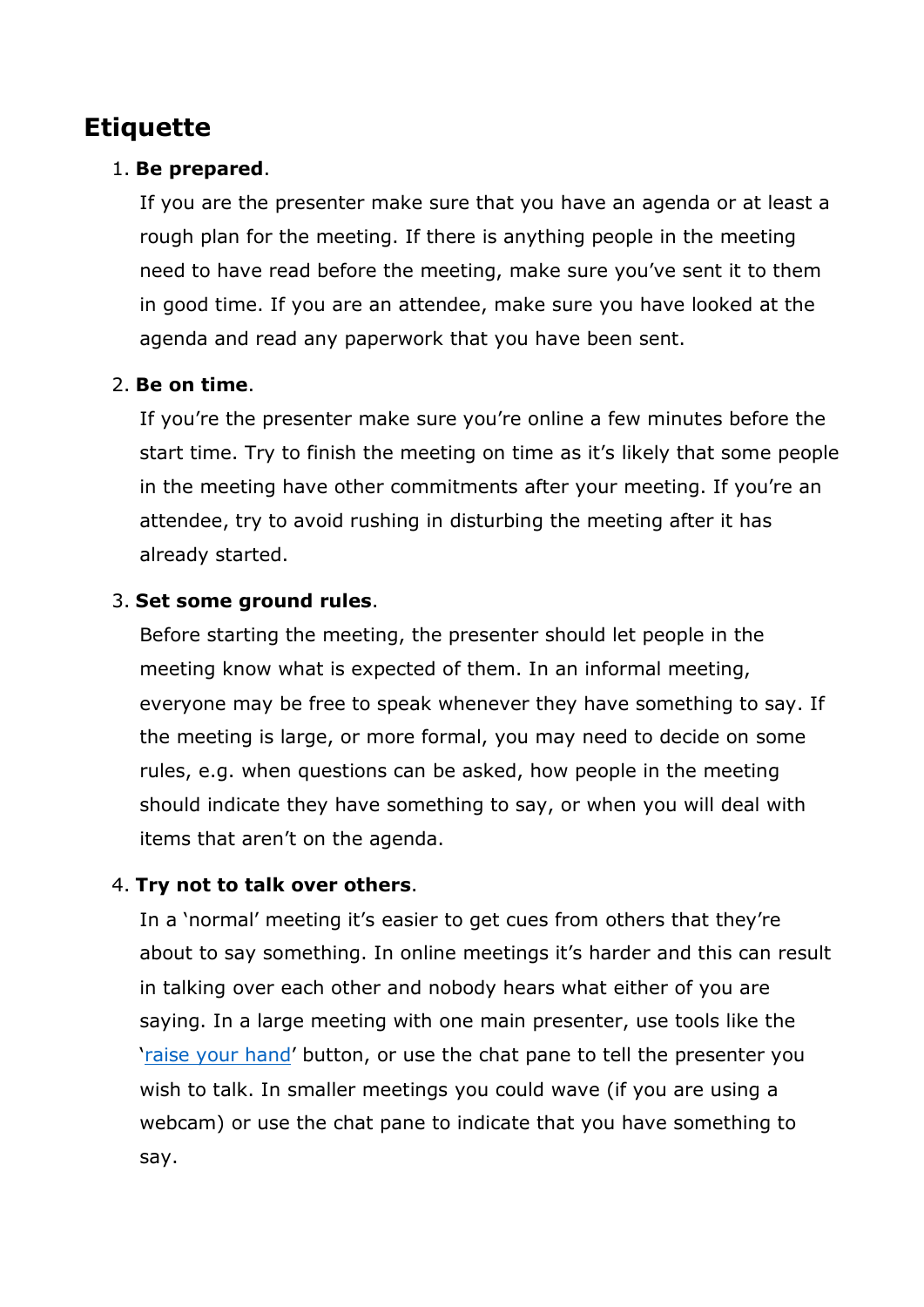# 5. **Let people in the meeting know if you are going to record the meeting**.

Don't just start recording without telling anyone. Make sure that they are happy for the meeting to be recorded first. If you are recording the meeting, let people in the meeting know what you are going to do with the recording, e.g. is it going to be shared with anyone outside of the meeting?

#### 6. **Remember that if you have your video on, everyone can see you**.

It's easy to forget that everyone will be able to see you unless you turn video off. In a large meeting you might not be visible in the video grid, but if you were to talk (or make a sound while your microphone is not muted) your video will be become visible. Other people in the meeting could choose to 'pin' you while you are talking, which means that your video would fill up the screen instead of being small in the grid. In a small meeting, your video may be on screen all the time. If you don't want people to see you in your pyjamas, turn your video off (or get dressed!).

#### 7. **Switch your phone to silent**.

Even though you're not physically in a meeting room, your phone can still be distracting if there are notifications coming in or you get a phone call. If you are using speakers, you should also try and reduce any sounds that your computer makes, e.g. new email notifications. If you use a softphone, you might want to shut that down before your meeting to avoid getting a call.

### 8. **If you are the presenter or organiser of the meeting, remind people in the meeting of this list of suggestions**.

This list is only useful if people read it. If you're running the meeting, especially if it's a large meeting, it might be useful to quickly run through some of these points before the meeting gets going.